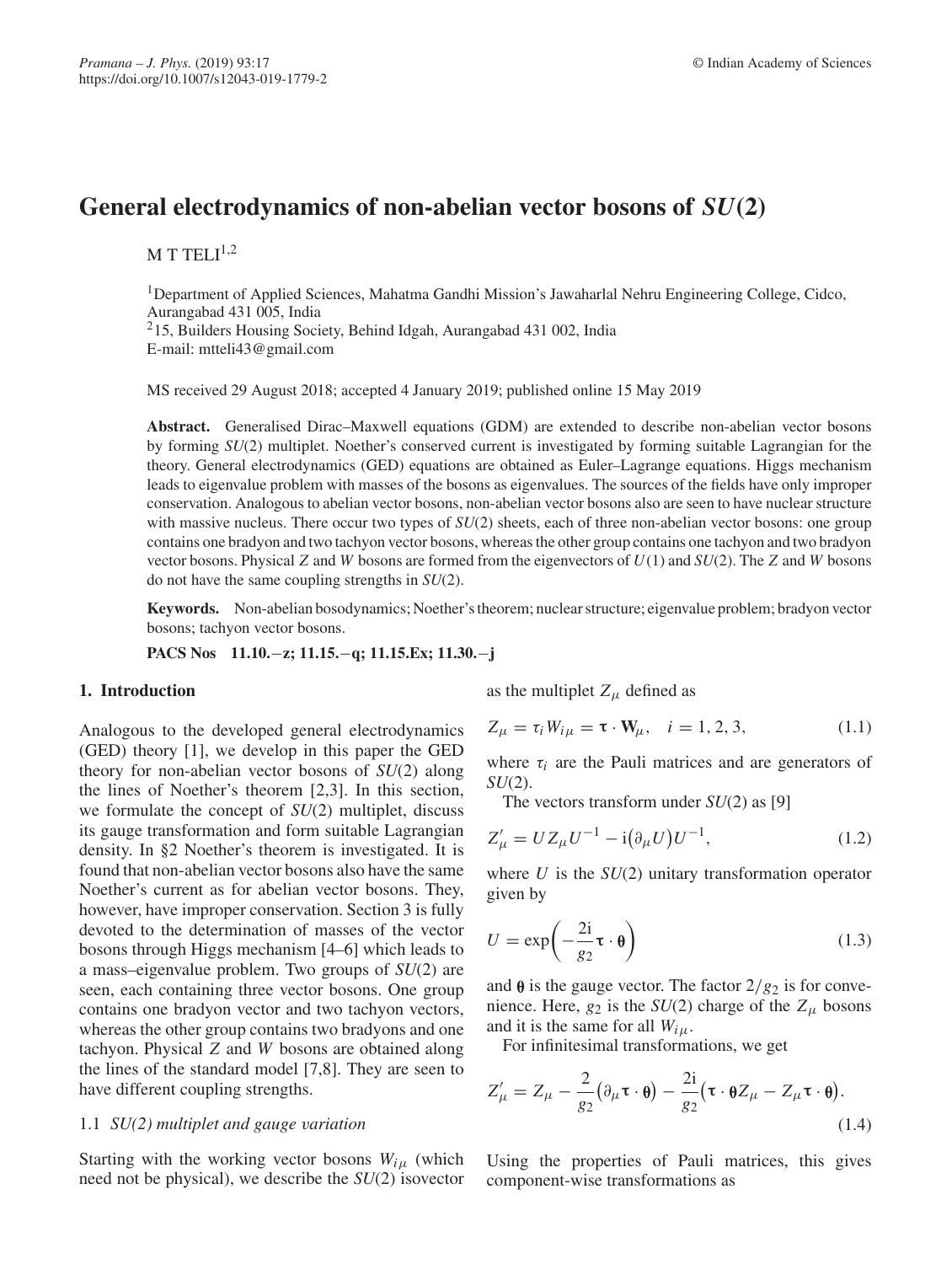The gauge variation of  $W_{i\mu}$  is given by

$$
\delta W_{i\mu} = W'_{i\mu} - W_{i\mu}
$$
  
=  $-\frac{2}{g_2} (\partial_\mu \theta_i) + \frac{2}{g_2} (\theta_j W_{k\mu} - \theta_k W_{j\mu}).$  (1.6)

The first term on the right-hand side of this equation is parallel to  $W_{i\mu}$ , whereas the second term is orthogonal to it. Furthermore,

$$
Z^{2} = Z^{\mu} Z_{\mu} = w^{2} = w_{i}^{2} + w_{j}^{2} + w_{k}^{2}.
$$
 (1.7)

Its gauge variation gives

$$
\delta Z^2 = 2Z^{\mu} \delta Z_{\mu} = 2W_i^{\mu} \delta W_{i\mu}
$$
  
=  $-\frac{4}{g_2} (W_i^{\mu} \partial_{\mu} \theta_i).$  (1.8)

Covariant derivative is defined as

$$
D_{\lambda} = \partial_{\lambda} - \frac{1}{2} i g_2 Z_{\lambda}.
$$
 (1.9)

The formula of field tensor for abelian vector bosons [1] becomes a formula for non-abelian vector bosons as

$$
F^{\mu\nu} = d^{\mu\nu\lambda\rho} D_\lambda Z_\rho = G^{\mu\nu} - \frac{1}{2} i g_2 Z^{\mu\nu},\qquad (1.10)
$$

where

$$
Z^{\mu\nu} = d^{\mu\nu\lambda\rho} Z_{\lambda} Z_{\rho} = Z^2 g^{\mu\nu} - Z^{\mu} Z^{\nu}
$$
  
+Z^{\nu} Z^{\mu} - i \varepsilon^{\mu\nu\lambda\rho} Z\_{\lambda} Z\_{\rho}, (1.10a)  

$$
d^{\mu\nu\lambda\rho} = g^{\mu\nu} g^{\lambda\rho} - g^{\mu\lambda} g^{\nu\rho} + g^{\mu\rho} g^{\nu\lambda} - i \varepsilon^{\mu\nu\lambda\rho}.
$$
  
(1.10b)

The tensor  $Z^{\mu\nu}$  simplifies to

$$
Z^{\mu\nu} = w^2 g^{\mu\nu} - 2i\varepsilon_{ijk} \tau_k [W_i^{\mu} W_j^{\nu} + i\varepsilon^{\mu\nu\lambda\rho} W_{i\lambda} W_{j\rho}],
$$
\n(1.10c)

where  $\varepsilon_{123} = 1$ .

### 1.2 *The Lagrangian density*

The Lagrangian density can be written in two ways with coupling charges  $g_2$  and  $g'_2$  as

$$
\mathfrak{I}(Z_{\mu}, D_{\nu} Z_{\mu})
$$
\n
$$
= \frac{1}{16} \left( \mathbf{G}^{\mu \nu} - \frac{1}{2} i g_2 Z^{\mu \nu} \right) \cdot \left( \mathbf{G}_{\mu \nu} + \frac{1}{2} i g_2 Z_{\mu \nu} \right)
$$
\n
$$
+ \frac{1}{16} \left( \mathbf{G}^{\mu \nu} + \frac{1}{2} i g_2 Z^{\mu \nu} \right) \cdot \left( \mathbf{G}_{\mu \nu} - \frac{1}{2} i g_2 Z_{\mu \nu} \right)
$$
\n
$$
- \frac{1}{2} m_2^2 Z^{\mu} Z_{\mu} + Z^{\mu} \Sigma_{\mu} + \text{c.c.} \tag{1.11a}
$$

and

$$
\mathcal{S}'(Z_{\mu}, D_{\nu}Z_{\mu})
$$
\n
$$
= \frac{1}{16} \left( \mathbf{G}^{\mu\nu} + \frac{1}{2} i g'_{2} Z^{\mu\nu} \right) \cdot \left( \mathbf{G}_{\mu\nu} + \frac{1}{2} i g'_{2} Z_{\mu\nu} \right)
$$
\n
$$
+ \frac{1}{16} \left( \mathbf{G}^{\mu\nu} - \frac{1}{2} i g'_{2} Z^{\mu\nu} \right) \cdot \left( \mathbf{G}_{\mu\nu} - \frac{1}{2} i g'_{2} Z_{\mu\nu} \right)
$$
\n
$$
- \frac{1}{2} m'_{2}^2 Z^{\mu} Z_{\mu} + Z^{\mu} \Sigma_{\mu} + \text{c.c.}, \qquad (1.11b)
$$

where  $\Sigma_{\mu} = \tau \cdot J_{\mu}$  is the multiplet source of *SU*(2) and  $m<sup>2</sup>$  is the constant mass parameter. The Lagrangian has reflection symmetry under  $Z_{\mu} \rightarrow -Z_{\mu}$  and  $\Sigma_{\mu} \rightarrow$  $-\Sigma_\mu$ .

The Lagrangian densities simplify to

$$
\mathfrak{F} = \frac{1}{8} \left( \mathbf{G}^{\mu \nu} \cdot \mathbf{G}_{\mu \nu} + \frac{1}{4} g_2^2 Z^{\mu \nu} Z_{\mu \nu} \right) - \frac{1}{2} m_2^2 w^2 + Z^{\mu} \Sigma_{\mu}
$$
 (1.12a)

and

$$
\mathfrak{S}' = \frac{1}{8} \bigg( \mathbf{G}^{\mu \nu} \cdot \mathbf{G}_{\mu \nu} - \frac{1}{4} g_2^{\prime 2} Z^{\mu \nu} Z_{\mu \nu} \bigg) - \frac{1}{2} m_2^{\prime 2} w^2 + Z^{\mu} \Sigma_{\mu}.
$$
 (1.12b)

The features of the non-abelian vector bosons are contained in the term  $Z^{\mu\nu}Z_{\mu\nu}$ , which simplifies to

$$
Z^{\mu\nu}Z_{\mu\nu} = 4(Z^{\mu}Z^{\nu}Z_{\mu}Z_{\nu} + i\varepsilon^{\mu\nu\lambda\rho}Z_{\mu}Z_{\nu}Z_{\lambda}Z_{\rho}).
$$
\n(1.13a)

The term  $\varepsilon^{\mu\nu\lambda\rho} Z_{\mu} Z_{\nu} Z_{\lambda} Z_{\rho}$  vanishes for *SU*((2) because there are only three non-abelian vector bosons, and so in this term, there occurs at least a pair of identical vector bosons. We then have

$$
Z^{\mu\nu} Z_{\mu\nu} = 4Z^{\mu} Z^{\nu} Z_{\mu} Z_{\nu}.
$$
 (1.13b)

To evaluate this further, we use the following identities:

$$
Z^{\mu}Z^{\nu} = (W_i^{\mu}W_i^{\nu} + i\varepsilon_{klm}W_k^{\mu}W_l^{\nu}\tau_m)
$$
 (1.14a)

and

$$
Z^{\mu} Z^{\nu} + Z^{\nu} Z^{\mu} = 2W_i^{\mu} W_i^{\nu}.
$$
 (1.14b)

We then obtain for the term

$$
Z^{\mu} Z^{\nu} Z_{\mu} Z_{\nu} = 2(W_i^{\mu} W_i^{\nu})(W_{j\mu} W_{j\nu}) - w^4 + 2i(W_i^{\mu} W_i^{\nu}) \varepsilon_{klm} W_{k\mu} W_{l\nu} \tau_m.
$$
 (1.15)

However, the last term that involves the factor  $\varepsilon_{klm} W_{ku} W_{lv} \tau_m$  is symmetric in the indices  $\mu$  and  $\nu$ , whereas it is antisymmetric in the indices *k*,*l*, *m* and so it vanishes.

Now, as the three *W* bosons are linearly independent, they can form orthonormal triads: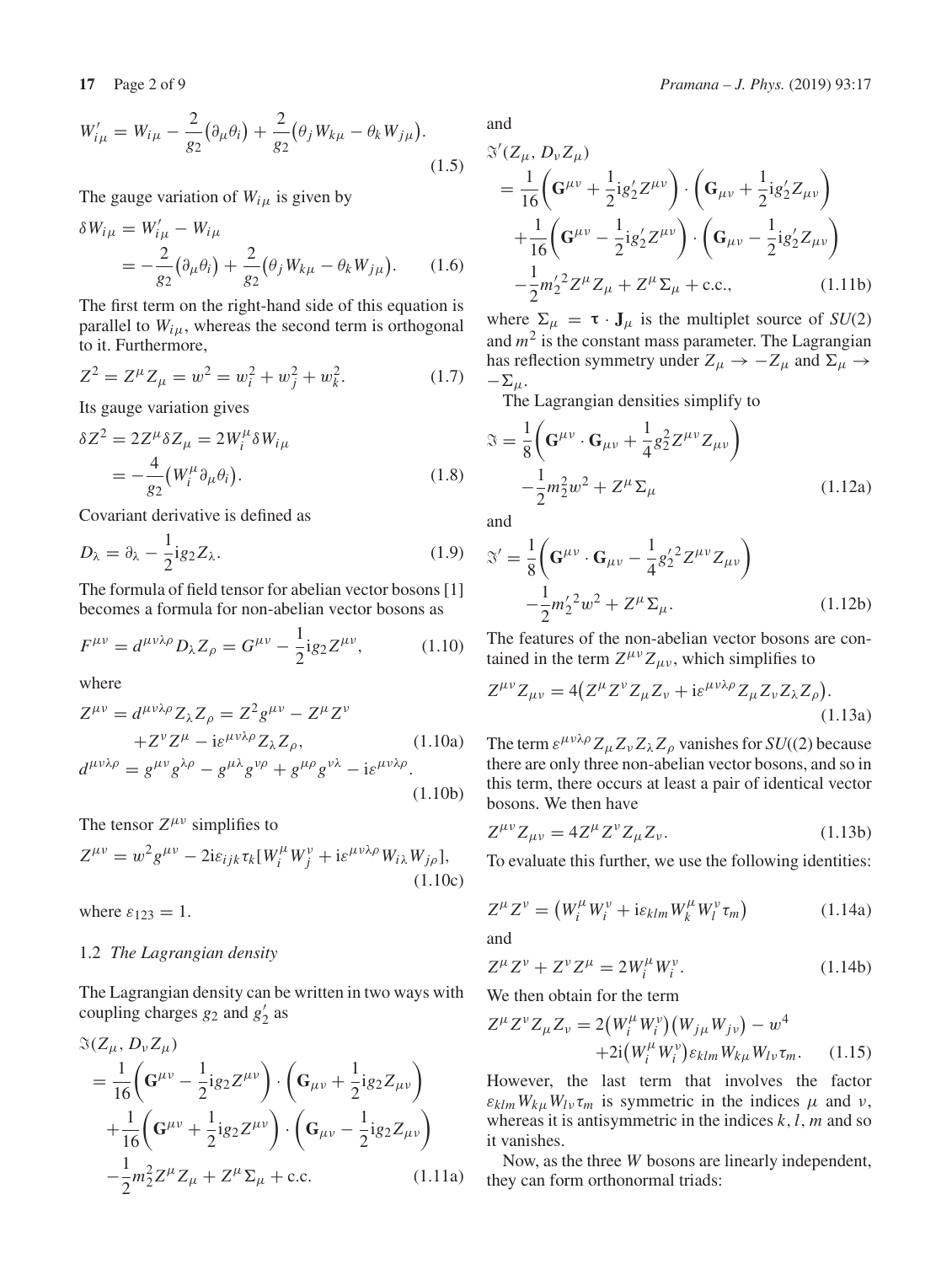$$
W_i^{\alpha} W_{j\alpha} = W_i^{\alpha} W_{i\alpha} \delta_{ij} = w_i^2 \delta_{ij}
$$
 (the index *i* is not  
summed). (1.16a)

Hence,

$$
\mathbf{W}^{\alpha} \cdot \mathbf{W}_{\alpha} = w_i^2 + w_j^2 + w_k^2 = w^2 \tag{1.16b}
$$

and

$$
(W_i^{\mu} W_i^{\nu})(W_{j\mu} W_{j\nu}) = (W_i^{\mu} W_{j\mu})(W_i^{\nu} W_{j\nu})
$$
  
=  $w_i^2 \delta_{ij} w_i^2 \delta_{ij} = w_i^4 + w_j^4 + w_k^4$ . (1.16c)

Finally, we get the important result

$$
Z^{\mu}Z^{\nu}Z_{\mu}Z_{\nu} = 2(w_i^4 + w_j^4 + w_k^4) - w^4.
$$
 (1.17)

The Lagrangian densities now reduce to

$$
\mathfrak{F} = \frac{1}{8} \mathbf{G}^{\mu \nu} \cdot \mathbf{G}_{\mu \nu} - \frac{1}{2} m_2^2 w^2
$$
  
 
$$
- \frac{1}{8} g_2^2 [w^4 - 2(w_i^4 + w_j^4 + w_k^4)] + \mathbf{W}^{\mu} \cdot \mathbf{J}_{\mu}
$$
 (1.18a)

and

$$
\mathfrak{F} = \frac{1}{8} \mathbf{G}^{\mu \nu} \cdot \mathbf{G}_{\mu \nu} - \frac{1}{2} m_2^{\prime 2} w^2 \n+ \frac{1}{8} g_2^{\prime 2} [w^4 - 2(w_i^4 + w_j^4 + w_k^4)] + \mathbf{W}^{\mu} \cdot \mathbf{J}_{\mu}.
$$
\n(1.18b)

# **2. Noether's theorem**

With this background, we now frame Noether's theorem. The gauge variation of the Lagrangian density eq. (1.18a) gives

$$
\delta \mathfrak{F} = \frac{1}{4} \mathbf{G}^{\mu \nu} \cdot \delta \mathbf{G}_{\mu \nu} - \left[ M_2^2 \mathbf{W}^{\mu} \cdot \delta \mathbf{W}_{\mu} \right.\n- g_2^2 \left( w_i^2 W_i^{\mu} \delta W_{i \mu} + w_j^2 W_j^{\mu} \delta W_{j \mu} \right.\n+ w_k^2 W_k^{\mu} \cdot \delta W_{k \mu} \right) + \left( \mathbf{J}^{\mu} \cdot \delta \mathbf{W}_{\mu} \right), \tag{2.1a}
$$

where  $M_2^2$  is the mass function of the *SU*(2) multiplet given by

$$
M_2^2 = \left(m_2^2 + \frac{1}{2}g_2^2w^2\right)
$$
 (2.2b)

and

$$
\mathbf{J}^{\mu} \cdot \delta \mathbf{W}_{\mu} = -\frac{2}{g_2} \mathbf{J}^{\mu} \cdot \partial_{\mu} \mathbf{\theta}.
$$
 (2.2c)

This gives the following Euler–Lagrange equations for  $W_i^{\mu}$  as equations of GED:

$$
\partial_{\lambda} G_i^{\rho \lambda} + K_i^2 W_i^{\rho} = J_i^{\rho}.
$$
 (2.2d)

The gauge variation of  $G^{\mu\nu} \cdot G_{\mu\nu}$  is given by

$$
\delta(\mathbf{G}^{\mu\nu} \cdot \mathbf{G}_{\mu\nu}) = 2\mathbf{G}^{\mu\nu} \cdot \delta \mathbf{G}_{\mu\nu} = 2\mathbf{f}_0 g^{\mu\nu} \cdot \delta \mathbf{f}_0 g_{\mu\nu}
$$
\n(2.2e)

$$
= 8\mathbf{f}_0 \cdot \delta \mathbf{f}_0 = -\frac{16}{g_2} \mathbf{f}_0 \cdot \partial^2 \mathbf{\theta}.
$$

Defining the mass functions for the component vector bosons  $W_i^{\mu}$  as

$$
K_i^2 = M_2^2 - g_2^2 w_i^2, \quad K_j^2 = M_2^2 - g_2^2 w_j^2, K_k^2 = M_2^2 - g_2^2 w_k^2,
$$
 (2.3)

eq. (2.1a) becomes

$$
\delta \mathfrak{F} = -\frac{2}{g_2} \mathbf{f}_0 \cdot \partial^2 \mathbf{\theta} + \frac{2}{g_1} (K_i^2 W_i^{\mu} \partial_{\mu} \theta_i + K_j^2 W_j^{\mu} \partial_{\mu} \theta_j + K_k^2 W_k^{\mu} \cdot \partial_{\mu} \theta_k) - \frac{2}{g_1} \mathbf{J}^{\mu} \cdot \partial_{\mu} \mathbf{\theta}.
$$
 (2.4)

We write the terms in the bracket as

$$
K_i^2 W_i^{\mu} \partial_{\mu} \theta_i
$$
  
=  $\partial_{\mu} (K_i^2 W_i^{\mu} \theta_i) - \theta_i K_i^2 \partial_{\mu} W_i^{\mu} - \theta_i W_i^{\mu} \partial_{\mu} K_i^2$   
=  $\partial_{\mu} (K_i^2 W_i^{\mu} \theta_i) - K_i^2 f_{0i} \theta_i - \theta_i W_i^{\mu} \partial_{\mu} K_i^2$  (2.5)

and

$$
\mathbf{J}^{\mu} \cdot \partial_{\mu} \mathbf{\theta} = \partial_{\mu} (\mathbf{J}^{\mu} \cdot \mathbf{\theta}) - \mathbf{\theta} \cdot \partial_{\mu} \mathbf{J}^{\mu}.
$$
 (2.6)

Then, eq. (2.4) converts to

$$
\delta \mathfrak{F} = \frac{2}{g_2} \partial_{\mu} [(K_i^2 W_i^{\mu} - J_i^{\mu}) \theta_i + (K_j^2 W_j^{\mu} - J_j^{\mu}) \theta_j \n+ (K_k^2 W_k^{\mu} - J_k^{\mu}) \theta_k] - \frac{2}{g_2} [f_{0i} (\partial^2 + K_i^2) \theta_i \n+ f_{0j} (\partial^2 + K_j^2) \theta_j + f_{0k} (\partial^2 + K_k^2) \theta_k] \n+ \frac{2}{g_2} [\theta_i (\partial_{\mu} J_i^{\mu} - W_i^{\mu} \partial_{\mu} K_i^2) \n+ \theta_j (\partial_{\mu} J_j^{\mu} - W_j^{\mu} \partial_{\mu} K_j^2) \n+ \theta_k (\partial_{\mu} J_k^{\mu} - W_k^{\mu} \partial_{\mu} K_k^2)].
$$
\n(2.7)

This contains various information. Noether's theorem requires that the gauge variation of the Lagrangian should be a perfect divergence of some current. This demands that the second and the third bracket terms on the right-hand side of this equation should vanish. As *f*0*<sup>i</sup>* and  $\theta_i$  are arbitrary, the vanishing of these terms gives for each *i*, *j* and *k*:

$$
\left(\partial^2 + K_i^2\right)\theta_i = 0\tag{2.8a}
$$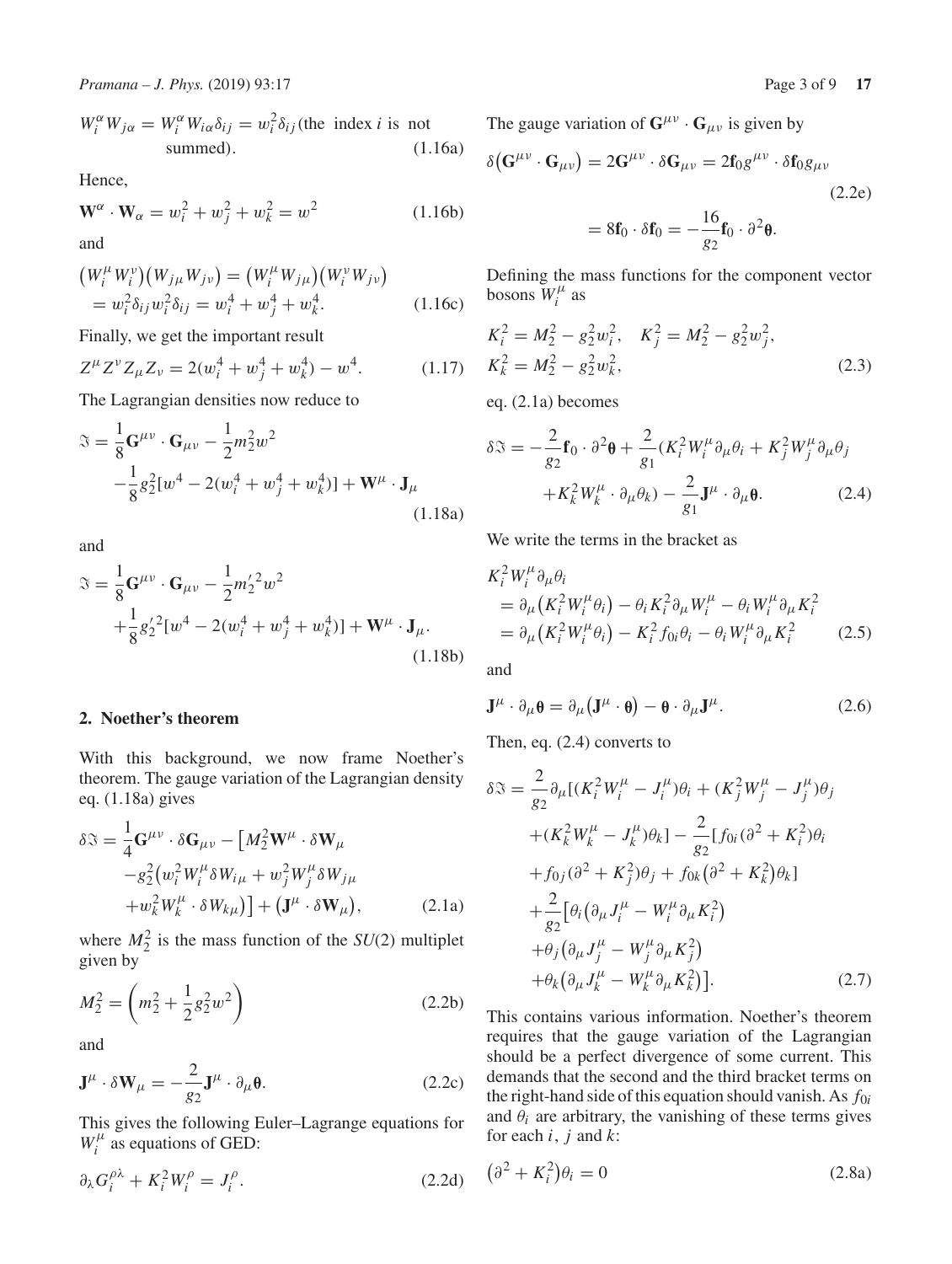and

$$
\partial_{\mu}J_{i}^{\mu} - W_{i}^{\mu}\partial_{\mu}K_{i}^{2} = 0. \qquad (2.8b)
$$

Equation (2.8a) is the homogeneous wave equation satisfied by the gauges  $\theta_i$ , whereas eq. (2.8b) is concerned with the conservation law. To investigate this, we consider the divergence of the Euler–Lagrange equations for  $W_i^{\mu}$ , as given by eq. (2.2d). It gives

$$
\left(\partial^2 + K_i^2\right) f_{0i} = \partial_\mu J_i^\mu - W_i^\mu \partial_\mu K_i^2. \tag{2.9a}
$$

However, the source  $J_i$  of eq. (2.2e) contains Maxwell's divergenceless current *j*0*<sup>i</sup>* :

$$
\partial_{\lambda} f_{i}^{\rho \lambda} = j_{0i}^{\rho}.
$$
 (2.9b)

Writing the total current source as the mixture of conserved and non-conserved currents as

$$
J_i^{\mu} = j_{0i}^{\mu} + S_i^{\mu}, \tag{2.10}
$$

eqs (2.8b) and (2.9a), respectively, become

$$
\partial_{\mu} S_{i}^{\mu} - W_{i}^{\mu} \partial_{\mu} K_{i}^{2} = 0 \qquad (2.11a)
$$

and

$$
\left(\partial^2 + K_i^2\right) f_{0i} = 0. \tag{2.11b}
$$

Thus, according to eqs (2.8a) and (2.11b), the scalar bosons  $f_{0i}$  and the gauges  $\theta_i$  obey the same wave equation with the same mass function.

Equations (2.8a), (2.8b) and (2.11b) reduce the gauge variation of the Lagrangian density to

$$
\delta \mathfrak{F} = -\frac{2}{g_2} \partial_{\rho} [\theta_i \partial_{\lambda} G_i^{\rho \lambda}], \quad \text{index } i \text{ is summed.}
$$
\n(2.12a)

Exchanging the dummy indices, we write this as

$$
\delta \mathfrak{F} = -\frac{2}{g_2} \partial_{\lambda} [\theta_i \partial_{\rho} G_i^{\rho \lambda}], \quad \text{index } i \text{ is summed.}
$$
\n(2.12b)

Now, the Lagrangian density equation (1.18a) gives the current  $N_i^{\lambda}$  as

$$
N_i^{\lambda} = \frac{\partial \mathfrak{I}}{\partial \left(\partial_{\lambda} W_i^{\rho}\right)} = -\frac{2}{g_2} G_i^{\rho \lambda} \partial_{\rho} \theta_i.
$$
 (2.13)

Noether's theorem is stated as [1]

$$
\delta \mathfrak{F} = \partial_{\lambda} N_{i}^{\lambda} = -\frac{2}{g_{2}} \partial_{\lambda} [\theta_{i} \partial_{\rho} G_{i}^{\lambda \rho}],
$$
  
index *i* is summed. (2.14)

Substituting for  $\delta \mathfrak{S}$  eq. (2.13) into eq. (2.14), we get

$$
-\frac{2}{g_2}\partial_{\lambda}[G_i^{\rho\lambda}\partial_{\rho}\theta_i+G_j^{\rho\lambda}\partial_{\rho}\theta_j+G_k^{\rho\lambda}\partial_{\rho}\theta_k]
$$

17 Page 4 of 9

\n
$$
Pramana - J. Phys. (2019) 93:17
$$

$$
= -\frac{2}{g_2} \partial_{\lambda} [\partial_{\rho} G_i^{\lambda \rho} \theta_i + \partial_{\rho} G_i^{\lambda \rho} \theta_j + \partial_{\rho} G_i^{\lambda \rho} \theta_k].
$$

This gives the conservation law as

$$
\partial_{\lambda} \Pi^{\lambda} = 0, \tag{2.15a}
$$

where  $\Pi^{\lambda}$  is Noether's conserved current given by

$$
\Pi^{\lambda} = -\frac{2}{g_2} [ (G_i^{\rho \lambda} \partial_{\rho} \theta_i - \partial_{\rho} G_i^{\lambda \rho} \theta_i )
$$
  
+ 
$$
(G_j^{\rho \lambda} \partial_{\rho} \theta_j - \partial_{\rho} G_j^{\lambda \rho} \theta_j )
$$
  
+ 
$$
(G_k^{\rho \lambda} \partial_{\rho} \theta_k - \partial_{\rho} G_k^{\lambda \rho} \theta_k )].
$$
 (2.15b)

This total current is the sum of the three partial currents  $\Pi_i^{\lambda}$  given by

$$
\Pi_i^{\lambda} = -\frac{2}{g_2} (G_i^{\rho \lambda} \partial_{\rho} \theta_i - \partial_{\rho} G_i^{\lambda \rho} \theta_i).
$$
 (2.15c)

Its expansion gives

$$
\Pi_i^{\lambda} = -\frac{2}{g_2} \left( f_{0i} \partial^{\lambda} \theta_i - \partial^{\lambda} f_{0i} \theta_i \right)
$$

$$
-\frac{2}{g_2} \left( f_i^{\rho \lambda} \partial_{\rho} \theta_i - \partial_{\rho} f_i^{\lambda \rho} \theta_i \right). \tag{2.16a}
$$

The antisymmetric nature of  $f_i^{\lambda \rho}$  reduces this further to

$$
\Pi_i^{\lambda} = -\frac{2}{g_2} \left( f_{0i} \partial^{\lambda} \theta_i - \partial^{\lambda} f_{0i} \theta_i \right) - \frac{2}{g_2} \partial_{\rho} \left( f_i^{\rho \lambda} \theta_i \right).
$$
\n(2.16b)

These component currents of non-abelian vector bosons are identical with Noether's current for abelian vector bosons.

The second term on the right-hand side of eq. (2.16b) is divergenceless, and so Noether's conservation law  $(eq. (2.15a))$  reduces to

$$
\partial_{\lambda} \Pi_{i}^{\lambda} = -\frac{2}{g_{2}} \partial_{\lambda} \left( f_{0i} \partial^{\lambda} \theta_{i} - \partial^{\lambda} f_{0i} \theta_{i} \right) = 0. \qquad (2.16c)
$$

# 2.1 *Noether's improper conservation theorem and GED*

The conservation equation (2.8b) indicates that sources for non-abelian vector bosons are not conserved because the mass functions  $K_i^2$  are not constant. It, however, looks like the vanishing of covariant divergence. To see this, we select the sources  $S_i^{\mu}$  as non-conserved currents defined as

$$
S_i^{\mu} = -\frac{2i}{g_2} \partial_{\mu} K_i^2.
$$
 (2.17a)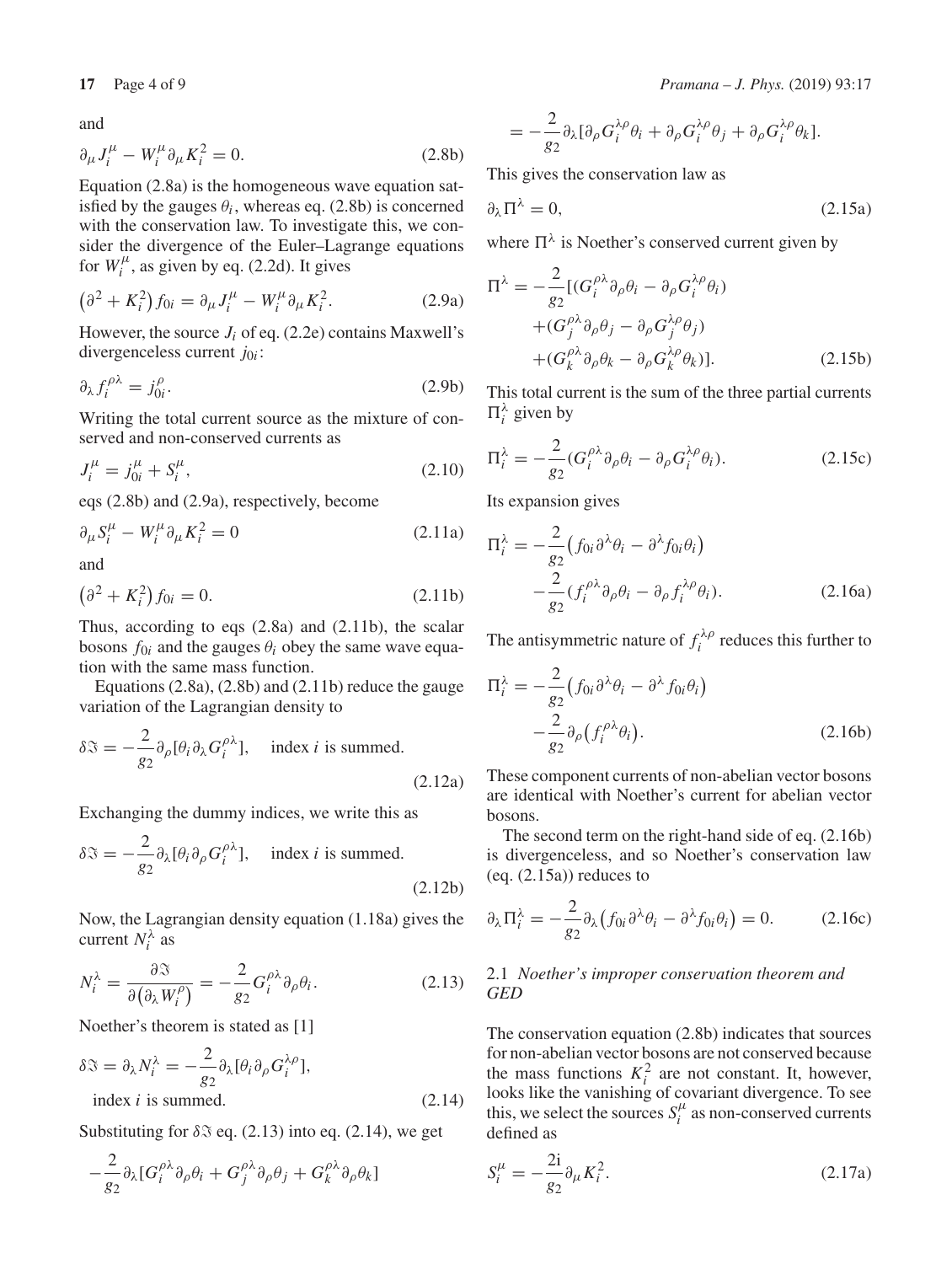Then eq. (2.8b) becomes the vanishing of the covariant divergence of the mass current  $\partial_{\mu} K_i^2$ :

$$
-\frac{2i}{g_2}D_\mu\partial^\mu K_i^2 = 0.
$$
 (2.17b)

This is Noether's improper conservation law [3].

Equations  $(2.9a)$ ,  $(2.10)$  and  $(2.17a)$  give the GED equations for non-abelian vector bosons in two forms as

$$
\partial^{\rho} f_{0i} + K_i^2 W_i^{\rho} = -\frac{2i}{g_2} \partial^{\rho} K_i^2
$$
 (2.18a)

and

$$
\partial_{\lambda} G_i^{\rho \lambda} + K_i^2 W_i^{\rho} = j_{0i}^{\rho} - \frac{2i}{g_2} \partial^{\rho} K_i^2 \qquad (2.18b)
$$

or

$$
\partial^2 W_i^{\rho} + K_i^2 W_i^{\rho} = j_{0i}^{\rho} - \frac{2i}{g_2} \partial^{\rho} K_i^2.
$$
 (2.18c)

These are, respectively, equivalent to

$$
\partial^{\rho} f_{0i} + \frac{2i}{g_2} D^{\rho} K_i^2 = 0 \tag{2.19a}
$$

and

$$
\partial_{\lambda} G_i^{\rho \lambda} + \frac{2i}{g_2} D^{\rho} K_i^2 = j_{0i}^{\rho}.
$$
 (2.19b)

#### 2.2 *Nuclear structure of non-abelian vector bosons*

Equation (2.19b) is the totality of eqs (2.9b) and (2.19a) and so these equations provide nuclear structure to massive spin-1 non-abelian vector bosons and collectively describe them in the form of eq. (2.19b). Equation (2.19a) describes the massive nucleus  $f_{0i}$ , whereas eq. (2.9b) describes the massless photon cloud  $f_i^{\mu\nu}$  surrounding the nucleus. This structure is similar to the nuclear structure of abelian vector bosons.

#### **3. Higgs mechanism and boson masses**

To determine the masses of the vector bosons we use the GED equation (2.18c). These are written as

$$
\partial^2 W_i^{\rho} + K_i^2 W_i^{\rho} + \frac{2i}{g_2} \partial^{\rho} K_i^2 = j_0^{\rho}, \qquad (3.1a)
$$

where  $K_i^2$  in full form is given by

$$
K_i^2 = m_2^2 + \frac{1}{2}g_2^2(w_j^2 + w_k^2 - w_i^2).
$$
 (3.1b)

Let  $w_i = v_i$  = const. be the non-zero vacuum expectation values. Then eq. (3.1a) in vacuum becomes

$$
\left[m_2^2 + \frac{1}{2}g_2^2(v_j^2 + v_k^2 - v_i^2)\right]v_i = 0.
$$
\n(3.2a)

$$
\left[m_2^2 + \frac{1}{2}g_2^2(v_k^2 + v_i^2 - v_j^2)\right]v_j = 0\tag{3.2b}
$$

and

$$
\left[m_2^2 + \frac{1}{2}g_2^2(v_i^2 + v_j^2 - v_k^2)\right]v_k = 0.
$$
\n(3.2c)

There are two types of solutions for vacuum. For  $m^2$  > 0, the vacuum has zero expectation values, i.e.,  $v_{i,j,k}$  = 0. For  $m^2 < 0$ , on the other hand, these equations give non-zero vacuum expectation values as

$$
m_2^2 + \frac{1}{2}g_2^2(v_j^2 + v_k^2 - v_i^2) = 0,
$$
\n(3.3a)

$$
m_2^2 + \frac{1}{2}g_2^2(v_k^2 + v_i^2 - v_j^2) = 0,
$$
\n(3.3b)

$$
m_2^2 + \frac{1}{2}g_2^2(v_i^2 + v_j^2 - v_k^2) = 0.
$$
 (3.3c)

These are simultaneous equations. Adding any two of these equations, we get

$$
v_i^2 = v_j^2 = v_k^2 = -\frac{2m_2^2}{g_2^2} = b^2.
$$
 (3.4)

All the *W* bosons have the same vacuum expectation value.

Addition of all the three equations gives

$$
3m_2^2 + \frac{1}{2}g_2^2v^2 = 0,
$$
\n(3.5a)

where

$$
v^2 = v_i^2 + v_j^2 + v_k^2.
$$
 (3.5b)

The vacuum expectation value is given by

$$
v^2 = -\frac{6m_2^2}{g_2^2} = 3b^2 = r^2.
$$
 (3.5c)

We take  $v_i^2 > 0$  and so  $m_2^2 < 0$ . The locus of the vacuum is a sphere of radius  $v = \sqrt{- (6m_2^2/g_2^2)} = r$ . However, there are only eight points on the sphere at which there occur vacuum. These vacuum points are

$$
r(1, 1, 1), r(1, 1, -1), r(1, -1, 1), r(-1, 1, 1),
$$
  
\n
$$
r(1, -1, -1), r(-1, -1, 1), r(-1, 1, -1)
$$
  
\nand  
\n
$$
r(-1, -1, -1).
$$
  
\n(3.6)

These are connected to each other by reflection transformations  $v_i \rightarrow -v_i, v_j \rightarrow -v_j, v_k \rightarrow -v_k$ .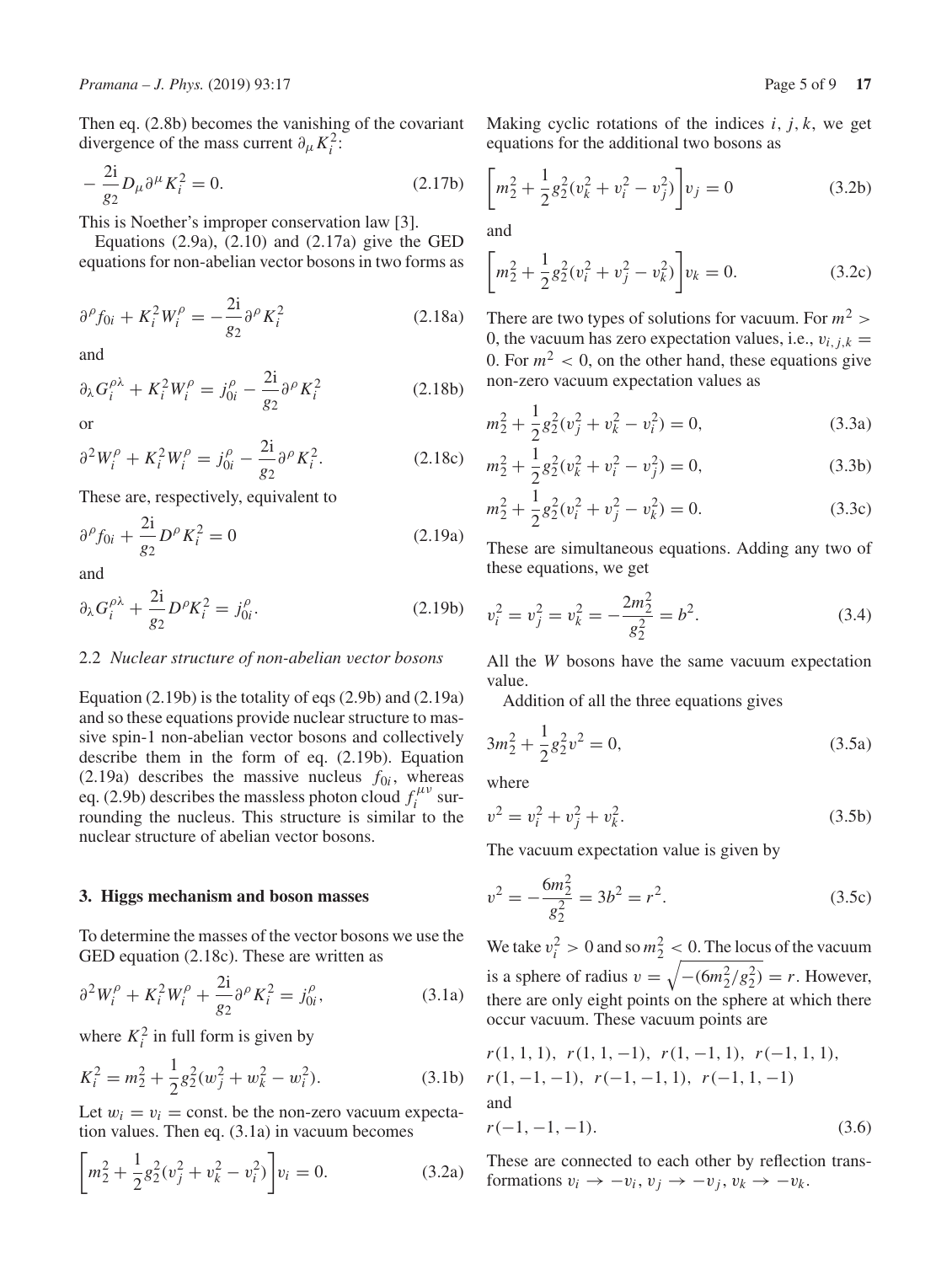# 3.1 *Spontaneous symmetry breaking and mass eigenvalue problem*

For determining the masses of the vector bosons, we select the point  $r(1, 1, 1)$  on the locus of the vacuum so that  $v_i = v_j = v_k = b$  and neglect all the other points.

For the sake of simplifying the calculations, we consider the boson vector  $W_i^{\alpha}$  as real and so expand it around the selected point as

$$
W_i^{\alpha} = v_i^{\alpha} + h_i^{\alpha}.
$$
\n(3.7)

Here,  $v_i^{\alpha}$  is at the point *a*(1, 1, 1) and  $h_i^{\alpha}$  is the Higgs vector boson. This choice just neglects the Goldstone-like massless vector bosons [10]. Now the reflection symmetry of the Lagrangian density is spontaneously broken. From eq. (3.7), we get

$$
w_i^2 = v_i^2 + 2v_i h_i \cos \theta_i + h_i^2
$$
  
=  $b^2 + 2bh_i \cos \theta_i + h_i^2$  (3.8a)

and

$$
w^{2} = v^{2} + 2v_{i} (h_{i} \cos \theta_{i} + h_{j} \cos \theta_{j}
$$

$$
+ h_{k} \cos \theta_{k}) + h^{2}
$$
(3.8b)

or

$$
w2 = 3b2 + 2b(hi cos \thetai + hj cos \thetaj+hk cos \thetak) + h2,
$$
 (3.8c)

where we have defined

$$
v_{i\alpha}h_i^{\alpha} = v_i h_i \cos \theta_i, \qquad (3.9)
$$

where  $\theta_i$  is the angle between the vacuum  $v_i^{\alpha}$  and the Higgs vector boson  $h_i^{\alpha}$ . Further, we obtain

$$
w^{2} - 2w_{i}^{2} = b^{2} + 2b(h_{j}\cos\theta_{j} + h_{k}\cos\theta_{k} -h_{i}\cos\theta_{i}) + (h_{j}^{2} + h_{k}^{2} - h_{i}^{2}).
$$
 (3.10)

The GED equation (3.1a) now transforms to

$$
\partial^2 h_i^{\rho} + \left[ m_2^2 + \frac{1}{2} g_2^2 b^2 + g_2^2 b (h_j \cos \theta_j) + h_k \cos \theta_k - h_i \cos \theta_i \right] \n+ \frac{1}{2} g_2^2 (h_j^2 + h_k^2 - h_i^2) \left[ (v_i^{\rho} + h_i^{\rho}) \right] = 0.
$$

Using the vacuum values, eq. (3.4), this simplifies to

$$
\partial^2 h_i^{\rho} + \left[ g_2^2 b \left( h_j \cos \theta_j + h_k \cos \theta_k - h_i \cos \theta_i \right) \right. \\ \left. + \frac{1}{2} g_2^2 (h_j^2 + h_k^2 - h_i^2) \right] \left( v_i^{\rho} + h_i^{\rho} \right) = 0. \tag{3.11a}
$$

For further evaluation, we organise this equation as

$$
\partial^2 h_i^{\rho} + g_2^2 b(h_j \cos \theta_j + h_k \cos \theta_k - h_i \cos \theta_i) v_i^{\rho} + g_2^2 b(h_j \cos \theta_j + h_k \cos \theta_k - h_i \cos \theta_i) h_i^{\rho} + \frac{1}{2} g_2^2 (h_j^2 + h_k^2 - h_i^2) (v_i^{\rho} + h_i^{\rho}) = 0.
$$
 (3.11b)

Neglecting the higher-order interaction terms, which vanish around the vacuum point, we get the linear equation

$$
\frac{\partial^2 h_i^{\rho} + g_2^2 b(h_j \cos \theta_j + h_k \cos \theta_k)}{-h_i \cos \theta_i) v_i^{\rho} = 0.}
$$
\n(3.12)

Taking scalar product with v*i*ρ, we get by noting that  $v_i^{\rho} v_{i\rho} = b^2$  and  $h_i^{\rho} v_{i\rho} = h_i b \cos \theta_i$ 

$$
\frac{\partial^2 h_i \cos \theta_i + g_2^2 b^2 (h_j \cos \theta_j + h_k \cos \theta_k)}{-h_i \cos \theta_i} = 0.
$$
\n(3.13a)

Making cyclic rotations of the indices, we get two more equations

$$
\frac{\partial^2 h_j \cos \theta_j + g_2^2 b^2 (h_k \cos \theta_k + h_i \cos \theta_i)}{-h_j \cos \theta_j} = 0
$$
\n(3.13b)

and

$$
\frac{\partial^2 h_k \cos \theta_k + g_2^2 b^2 (h_i \cos \theta_i + h_j \cos \theta_j)}{-h_k \cos \theta_k} = 0.
$$
\n(3.13c)

To compose these three simultaneous equations together, we define a three-vector (triad) as

$$
hT = (h1, h2, h3)
$$
  
= (h<sub>i</sub> cos  $\theta$ <sub>i</sub>, h<sub>j</sub> cos  $\theta$ <sub>j</sub>, h<sub>k</sub> cos  $\theta$ <sub>k</sub>). (3.14)

Equation (3.13) is then converted to the matrix form as

$$
(\partial^2 + g_2^2 b^2 A)h = 0,
$$
\n(3.15a)

where the matrix *A* (reduced mass matrix) is given by

$$
A = \begin{bmatrix} -1 & 1 & 1 \\ 1 & -1 & 1 \\ 1 & 1 & -1 \end{bmatrix}.
$$
 (3.15b)

Its eigenvalues  $\lambda$  are given by the secular equation

$$
\begin{vmatrix}-(1+\lambda) & 1 & 1\\1 & -(1+\lambda) & 1\\1 & 1 & -(1+\lambda)\end{vmatrix} = 0.
$$
 (3.16)

This simplifies to

 $\bigg\}$  $\overline{\phantom{a}}$  $\overline{\phantom{a}}$  $\overline{\phantom{a}}$  $\frac{1}{2}$  $\mid$ 

$$
(\lambda - 1)(\lambda + 2)(\lambda + 2) = 0.
$$
\n(3.17)

The three eigenvalues are a singlet  $\lambda_1 = +1$  and doublets  $\lambda_2 = \lambda_3 = -2$ .

Similarly, we evaluate the normalised eigenvectors of *A* as

$$
x^{\text{T}} = \frac{1}{\sqrt{3}}(1, 1, 1), \quad y^{\text{T}} = \frac{1}{\sqrt{2}}(1, -1, 0),
$$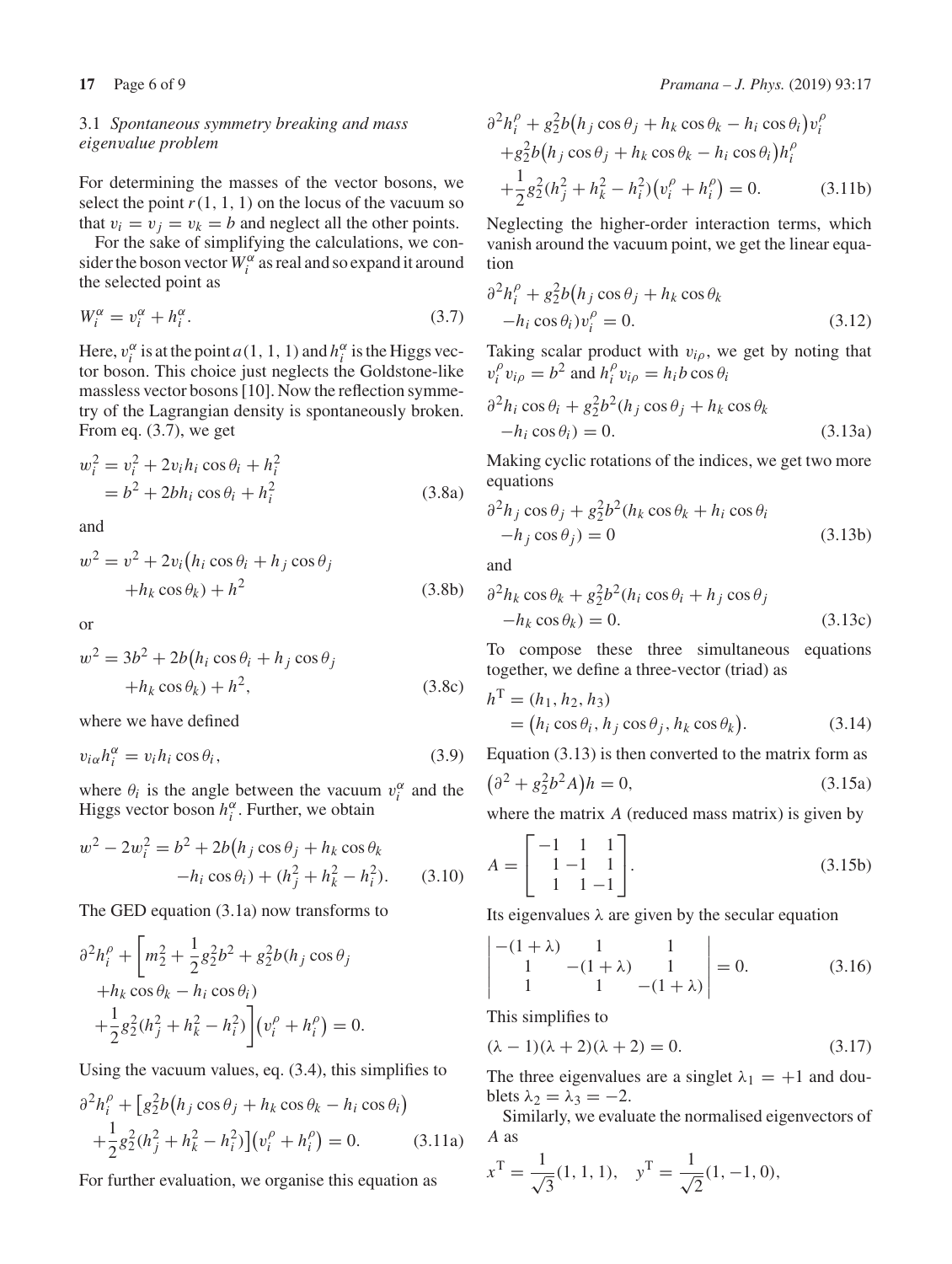*Pramana – J. Phys.* (2019) 93:17 **Page 7 of 9 <b>17** Page 7 of 9 **17** 

$$
z^{\mathrm{T}} = \frac{1}{\sqrt{2}}(1, 0, -1). \tag{3.18}
$$

However, the vector *x* is orthogonal to the vectors *y* and *z* but *y* and *z* are not mutually orthogonal. They are made orthogonal by Schmidt's method which gives

$$
z^{\prime T} = \frac{2}{\sqrt{3}} [z^{\rm T} - (y^{\rm T} z) y^{\rm T}] = \frac{1}{\sqrt{6}} (1, 1, -2). \tag{3.19}
$$

This vector is orthogonal to *x* as well as to *y*. The matrix *E*, which diagonalises *A*, is composed of the eigenvectors as

$$
E = \begin{bmatrix} \frac{1}{\sqrt{3}} & \frac{1}{\sqrt{3}} & \frac{1}{\sqrt{3}} \\ \frac{1}{\sqrt{2}} & -\frac{1}{\sqrt{2}} & 0 \\ \frac{1}{\sqrt{6}} & \frac{1}{\sqrt{6}} & -\frac{2}{\sqrt{6}} \end{bmatrix} . \tag{3.20}
$$

The matrix *E* transforms the vectors *h* to

$$
h' = \begin{bmatrix} \frac{1}{\sqrt{3}} & \frac{1}{\sqrt{3}} & \frac{1}{\sqrt{3}} \\ \frac{1}{\sqrt{2}} & -\frac{1}{\sqrt{2}} & 0 \\ \frac{1}{\sqrt{6}} & \frac{1}{\sqrt{6}} & -\frac{2}{\sqrt{6}} \end{bmatrix} \begin{bmatrix} h_1 \\ h_2 \\ h_3 \end{bmatrix}
$$

$$
= \begin{bmatrix} \frac{1}{\sqrt{3}}(h_1 + h_2 + h_3) \\ \frac{1}{\sqrt{2}}(h_1 - h_2) \\ \frac{1}{\sqrt{6}}(h_1 + h_2 - 2h_3) \end{bmatrix} .
$$
(3.21)

Thus, the vector bosons  $h'_1, h'_2, h'_3$  are linear combinations of the vector bosons  $h_1, h_2, h_3$ . Premultiplying eq. (3.15a) by the matrix *E* and using the above results, we get the Klein–Gordon equations satisfied by vector bosons  $h'_1$ ,  $h'_2$ ,  $h'_3$  as

$$
\left(\partial^2 + \lambda g_2^2 b^2\right) h' = 0. \tag{3.22}
$$

Their masses are given by

$$
\mu_i^2 = g_2^2 b^2 \lambda_i, \quad i = 1, 2, 3. \tag{3.23}
$$

Out of the three eigenvalues, two of them are equal and this doublet corresponds to  $h'_2$  and  $h'_3$  bosons. The singlet eigenvalue corresponds to *h*<sup>1</sup><sub>1</sub> boson. The mass of the *h*<sup>1</sup><sub>1</sub> boson is given by  $\mu_1^2 = g_2^2 b^2$ , whereas *h*<sup>1</sup><sub>2</sub> and *h*<sup>1</sup><sub>3</sub> bosons have equal mass given by  $\mu_2^2 = -2g_2^2b^2$ .

However, the particles having negative squared mass are faster than light particle tachyons (*t*) [11–13]. Therefore,  $h'_2$  and  $h'_3$  bosons associated with the bradyons (slower than light particles)  $h'_1$  are tachyons.

#### 3.2 *SU(2) of two sheets*

To obtain the two missing bradyons, we repeat the above procedure with the Lagrangian density  $\mathfrak{I}'$  given in eq. (1.18b) as

$$
\mathcal{S}' = \frac{1}{8} G^{\mu\nu} G_{\mu\nu} - \frac{1}{2} m'^2 2 w^2 \n+ \frac{1}{8} g'^2 [w^4 - 2(w_i^4 + w_j^4 + w_k^4)] \n+ \mathbf{W}^\mu \cdot \mathbf{J}_\mu.
$$
\n(3.24)

This gives the Euler–Lagrange equations as

$$
\partial^2 W_i^{\rho} + \left[ m_2^{\prime 2} - \frac{1}{2} g_2^{\prime 2} (w^2 - 2w_i^2) \right] W_i^{\rho} = 0. \quad (3.25a)
$$

The non-zero vacuum expectation values are given by

$$
m'_{2}^{2} - \frac{1}{2}g'_{2}^{2}(v_{j}^{2} + v_{k}^{2} - v_{i}^{2}) = 0,
$$
 (3.25b)

$$
m_{2}^{\prime 2} - \frac{1}{2}g_{2}^{\prime 2}(v_{k}^{2} + v_{i}^{2} - v_{j}^{2}) = 0, \qquad (3.25c)
$$

$$
m'_{2}^{2} - \frac{1}{2}g'_{2}^{2}(v_{i}^{2} + v_{j}^{2} - v_{k}^{2}) = 0.
$$
 (3.25d)

These have solutions

$$
v_i^2 = v_j^2 = v_k^2 = \frac{2m'^2}{g'^2} = b'^2
$$
 (3.26a)

and

$$
v^2 = \frac{6m'^2/2}{g'^2} = 3b'^2 = r'^2.
$$
 (3.26b)

As  $v^2 > 0$ , this implies that  $m_2^2 > 0$ . The locus of the vacuum is a sphere of radius  $v = \sqrt{(6m'^2/g'^2/2)} = r'.$ There are again only eight points on the sphere at which there occur vacuum. These vacuum points are

$$
r'(1, 1, 1), r'(1, 1, -1), r'(1, -1, 1),
$$
  
\n
$$
r'(-1, 1, 1), r'(1, -1, -1), r'(-1, -1, 1),
$$
  
\n
$$
r'(-1, 1, -1)
$$
  
\nand

 $r'(-1, -1, -1).$ 

We transform the vector bosons around the vacuum point *r'*(1, 1, 1) as

$$
W_i^{\alpha} = v_i^{\alpha} + h_i^{\alpha}.
$$
\n(3.27)

Following the same procedure as above, we arrive at the following eigenvalue equation:

$$
\left(\partial^2 - \lambda' g_2'^2 b'^2\right) h' = 0.
$$
\n(3.28)

The eigenvectors  $h'_1, h'_2, h'_3$  have eigenvalues given by

$$
\mu'^{2}_{1(t)} = -g'^{2}_{2}b'^{2}, \quad \mu^{2}_{2,3(b)} = 2g'^{2}_{2}b'^{2}.
$$
 (3.29)

Now,  $h'_1(t)$  is a tachyon and  $h'_2(b)$  and  $h'_3(b)$  are bradyons of equal mass.

The set of the six vector bosons forms two sheets of  $SU(2)$ : one for  $\sigma = 1$  (up) and the other for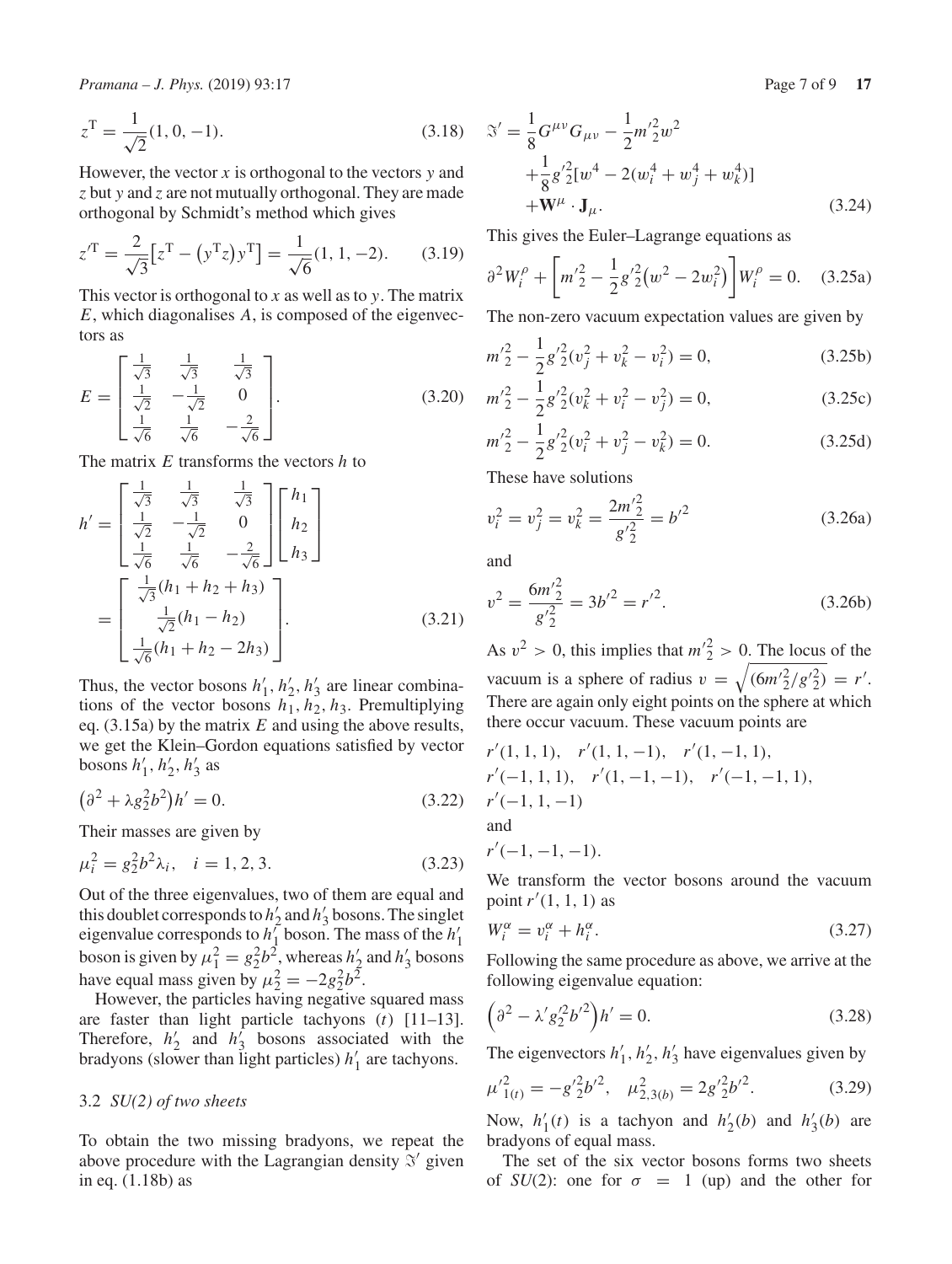$\sigma = -1$  (down). The unified Klein–Gordon equation for the eigenvectors  $h'_{\sigma\lambda}$  can then be written as

$$
\left[\partial^2 + \sigma \lambda (g_2)^2 b^2\right] h'_{\sigma \lambda} = 0. \tag{3.30}
$$

The mass of the vector boson of quantum numbers  $\sigma$ and  $\lambda$  is given by

$$
\mu^2(\sigma \lambda) = \sigma \lambda (g_2^2) b^2. \tag{3.31a}
$$

3.3 *The* γ *photon, Z and the W bosons in*  $U(1) \otimes SU(2)$ 

The masses of the six vector bosons are

$$
\mu_{1(b)}^2 = g_2^2 b^2, \quad {\mu'}_{1(t)}^2 = -g'^2 b'^2, \n\mu_{2,3(b)}^2 = 2g'^2 b'^2, \quad {\mu'}_{2,3(t)}^2 = -2g_2^2 b^2.
$$
\n(3.31b)

Note that  $g_2^2 \neq g_2'^2$ . The ratio of the masses of  $h_2'$  and  $h_1'$  bradyons comes out to be

$$
\frac{\mu_{2,3(b')}}{\mu_{1(b)}} = \frac{\sqrt{2}g_2'b'}{g_2b} = \sqrt{2}\left|\frac{m_2'}{m_2}\right|.
$$
\n(3.32)

This ratio becomes greater than 1 if  $\left| \frac{m_2}{m_2} \right| = 1$ . This is against physical observation (e.g., consider the case of *Z* and *W* bosons). Hence,  $|m'_2/m_2|$  should be less than 1.

Alternatively, the singlet  $h'_1$  can combine with the *U*(1) boson *B* to form physical *Z* boson and massless photon as is done in the standard model of  $U(1) \otimes SU(2)$ symmetry [7,8]. The mixing of *B* and  $h'_1$  with Weinberg's mixing angle  $\theta_w$  is written as

$$
\gamma = B \cos \theta_{\rm w} - h_1' \sin \theta_{\rm w},
$$
  
\n
$$
Z = h_1' \cos \theta_{\rm w} + B \sin \theta_{\rm w}.
$$
\n(3.33a)

We take this mixing also to apply to the masses of these particles, and so write

$$
\mu_{\gamma} = \mu_{\text{B}} \cos \theta_{\text{w}} - \mu_{1} \sin \theta_{\text{w}}, \n\mu_{Z} = \mu_{1} \cos \theta_{\text{w}} + \mu_{\text{B}} \sin \theta_{\text{w}},
$$
\n(3.33b)

where (here  $Y$  is  $U(1)$  hypercharge) [1]

$$
\mu_{\rm B}^2 = g_1^2 Y^2 a^2 = 2|m_1^2|.
$$
\n(3.33c)

We select the angle  $\theta_w$  such that the photon mass becomes exactly zero. We then have from eq. (3.33b)

$$
\tan \theta_{\rm w} = \frac{\mu_{\rm B}}{\mu_1} = \frac{g_1 Y a}{g_2 b}.
$$
\n(3.34)

Substituting this in the mass formula for *Z*, we get

$$
\mu_Z = \sqrt{(\mu_1^2 + \mu_2^2)} = \sqrt{(g_1^2 Y^2 a^2 + g_2^2 b^2)}.
$$
 (3.35)

 $W^{\pm}$  defined as follows also have the mass as that of  $h'_2$ :

$$
W^{\pm} = \frac{1}{\sqrt{2}} (h'_2 \pm i h'_3). \tag{3.36}
$$

3.4 *The W*/*Z mass ratio*

The ratio of  $W^{\pm}$  mass to that of *Z* mass now becomes

$$
\frac{\mu_W}{\mu_Z} = \frac{\sqrt{2}g_2'b'}{\sqrt{g_1^2 Y^2 a^2 + g_2^2 b^2}} = \frac{\mu_2'}{\sqrt{\mu_1^2 + \mu_2^2}}.
$$
(3.37)

To simplify the analysis, we assume that all the vector bosons including the abelian ones have the same nonzero vacuum expectation values, i.e.,  $B = v_i = v_i$  $v_k = v$  and so  $a = b = b'$ . The mass ratio then simplifies to

$$
\frac{\mu w}{\mu z} = \frac{\sqrt{2}g_2'}{\sqrt{g_1^2 Y^2 + g_2^2}}.
$$
\n(3.38)

The standard model [7,8] defines

$$
g_1 \cos \theta_{\rm w} = g_2 \sin \theta_{\rm w} = e. \tag{3.39}
$$

By taking  $Y^2 = 1$ , the mass ratio then reduces to

$$
\frac{\mu_W}{\mu_Z} = \frac{\sqrt{2}g_2' \cos \theta_w \sin \theta_w}{e}.
$$
\n(3.40)

However, the standard model obtains

$$
\frac{\mu_W}{\mu_Z} = \cos \theta_w. \tag{3.41}
$$

Therefore, in order that our GED theory agrees with the standard model, the coupling  $g'_2$  should be given by

$$
g'_2 \sin \theta_w = \frac{e}{\sqrt{2}}
$$
 or  $g'_2 = \frac{g_2}{\sqrt{2}}$ . (3.42)

This agreement, however, shows that the *Z* and the *W* bosons do not have the same coupling in the Lagrangian density which is not so in the standard model. According to our present theory, the *SU*(2) symmetry appears as a two-sheet symmetry ( $\sigma = \pm 1$ ) of coupling constants related by  $g'_2 = (g_2/\sqrt{2})$ . The down  $\sigma = -1$  sheet is weak compared to the up sheet  $\sigma = +1$ . The *Z* and the *W* bosons do not belong to the same sheet of *SU*(2), and so the coupling of *W* bosons is weaker than the coupling of *Z* bosons in the weak interactions. Also, the bradyon boson and the same tachyon boson do not have the same mass. As such there is breaking of up– down (sheet) and bradyon–tachyon symmetries. These symmetry breakings are due to the non-abelian character of the vector bosons.

The experimental values of the bradyon masses  $\mu_{W^+}$  =  $\mu_{W^-}$  = 82 GeV and  $\mu_Z$  = 94 GeV give  $\cos \theta_{\rm w} = 0.8723$ .